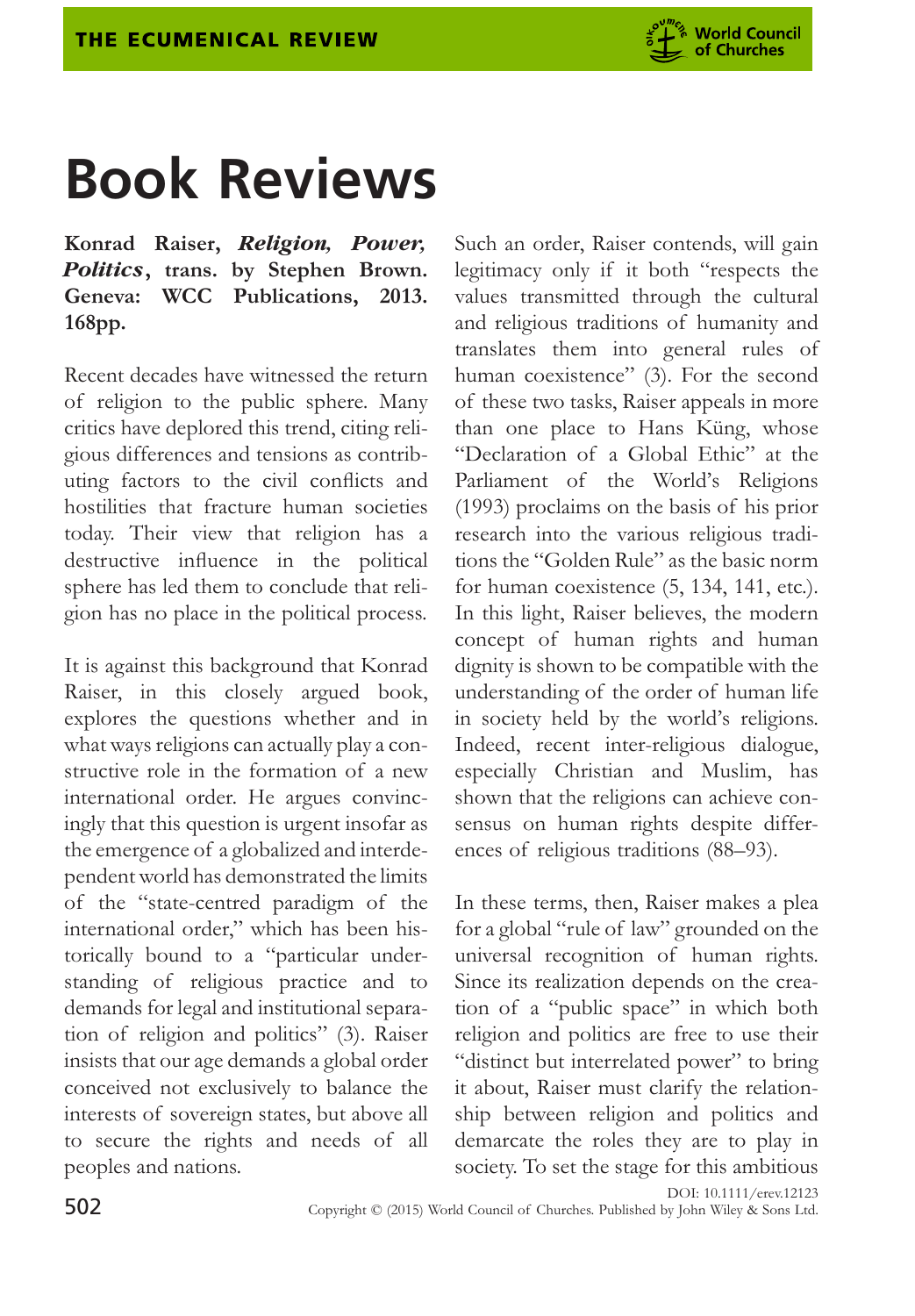Palestine in particular, Rehab's book represents a convincing plea for peace and justice for all. By extension – and not diminishing the authorial intention – *Faith in the Face of the Empire* shows that all human life takes place in a context of the empire. We are to thank Mitri Raheb for clearly showing us scriptural insights to resist its power and control creatively.

*Pavol Bargár, Evangelical Church of Czech Brethren, Prague*

## **Rebecca Todd Peters,** *Solidarity Ethics: Transformation in Globalized World***. Minneapolis, Minn.: Fortress Press, 2014. 141pp.**

Rebecca Todd Peters wants to transform the thought and actions of the privileged of the first world – which means most of us. Part of the problem of injustice is that the privileged think they are deserving of everything they have while presuming the disadvantaged must have something wrong with them or they would not be in the predicament they find themselves in. A preliminary task of an ethics of solidarity is acknowledging what privilege is, and for most, learning that they are privileged (70). When this is the case, they do not see their well-being as a result of social structures that perpetuate inequality (45).

As Marx stated in his *Theses on Feuerbach*, "The point is, to change things." Peters wants to accomplish nothing less than to change the direction of "neoliberal globalization" (3, 7, 56). She describes *mutuality*, the major principle in an ethics of solidarity, as people acting "out of the understanding that the well-being of creation is interdependent" (40). It requires developing "relationships of partnership and respect that contribute to the well being of both parties" (41). In defining solidarity, Peters indicates what the relationships are: "Solidarity is a way of describing the actions of persons and communities who seek to enact social justice in the world" (62). It denotes two communities – one privileged, one oppressed – that develop a bond based on an interest, value or goal. Solidarity develops a new model for working across differences (3). Instead of "people doing *for* others," mutuality is people "doing *with* others" (45).

Take unemployment as an example. Unemployment causes families to fall into poverty, lose their houses, and a host of other problems. Not having a job is often part of a larger injustice – not only the injustice of poverty itself, but of racism, sexism and ageism. Assume we had relationships of mutuality in place – perhaps church groups as one and groups of unemployed as the other. One strategy that has been shown to be effective for both employees and employers is subsidized jobs programmes. This strategy is politically advantageous, as both progressives and conservatives support these programmes. There is ample evidence that these programmes work. If we had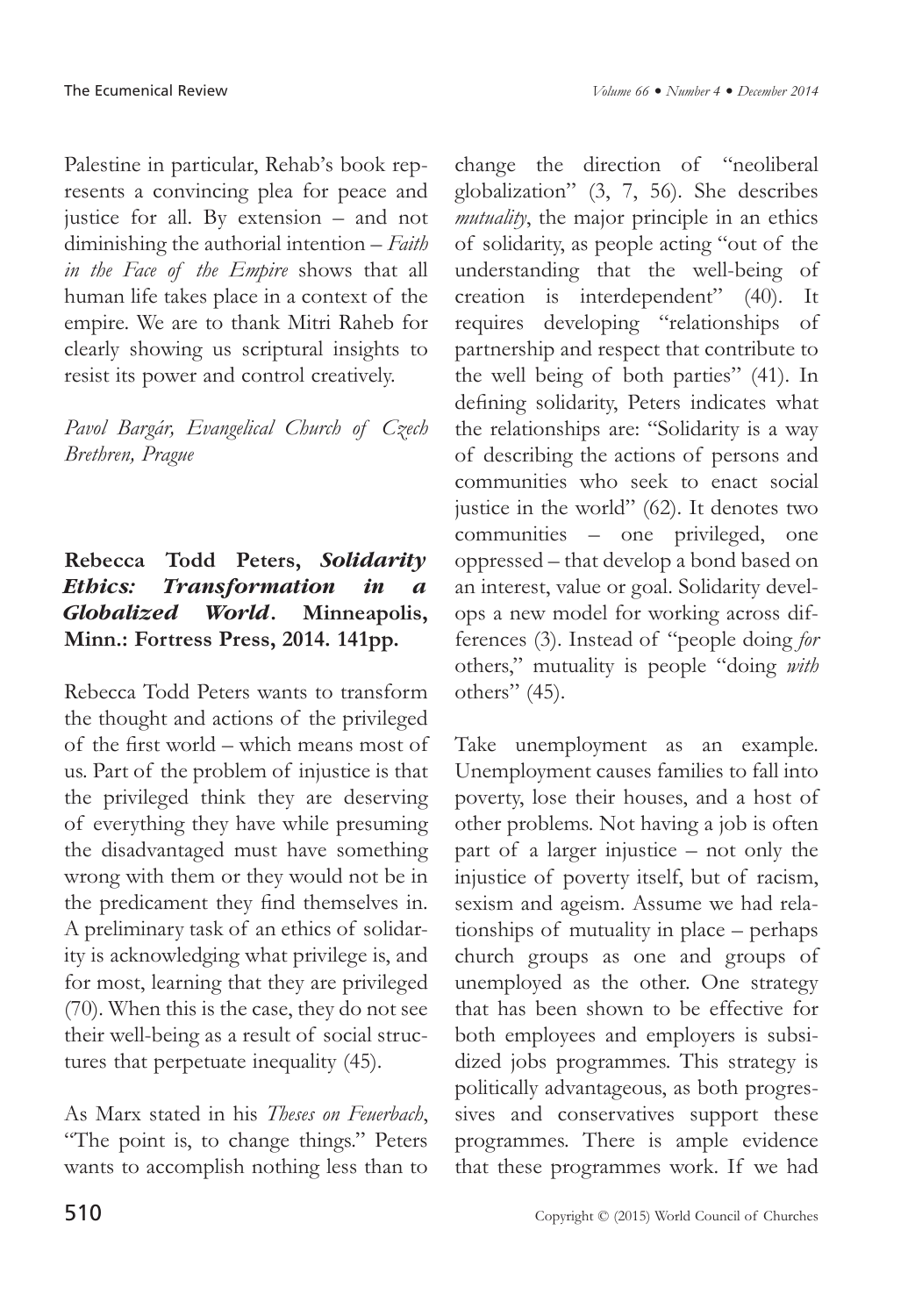thousands of church groups as advocates and thousands of unemployed in partnership, we could literally save lives, not only for those without jobs, but for the small businesses in communities, too.

Changing social injustice requires understanding the social factors that give rise to it in the first place. Replacing social injustice through a socially just, intelligent and responsible solution should include as many voices as possible. Sometimes those who are privileged and powerful disempower, rather than empower, those who are disadvantaged. The author maintains that differences are a value and uniformity sometimes a cover for the status quo.

Peters traces the history of the terms she uses – solidarity, moral intuition, mutuality, transformation, globalization, neoliberalism. She explains why *sympathy* and *taking responsibility* are necessary steps in moral agency, but are not enough. Jesus' urging us to "sell all you have and give to the poor," for example, shows compassion for the poor but, according to Peters, is "inadequate because it does nothing to change the structures of our social order that are oppressive" (88). She lifts up the veil covering the social order, so to speak, and reveals what is beneath it – advantages, benefits and privileges for some, and unjust policies and procedures for others.

Peters rightly criticizes the International Monetary Fund (IMF) and the World

Bank for their harsh social policies, lending conditions and protection of the interests of capital owners (87). However, the IMF and the World Bank both have new directors who bring new perspectives to both institutions. Jim Yong Kim is the first non-American to lead the World Bank. Former president of Dartmouth, Kim is an anthropologist and a physician. One would hardly have thought that the motto of the World Bank would be to "fight poverty with passion," but Kim's first stated goal upon becoming president of the World Bank was to eradicate extreme poverty by 2030. He has spent his life serving the poor. The stereotype of the IMF, also, is far from that of "Protector of the Most Vulnerable in the Global Crisis." The new IMF's managing director, Christine Lagarde, is the former French Minister for Economy, Finance, and Industry and the first woman to head the IMF. Although she is not known to have as compassionate a pedigree as Kim, in 2000 the *Financial Times* ranked her the best finance minister in the Eurozone. Now perhaps these two individuals will help change the direction of globalization.

This book is motivated by a very personal question: as Peters states, "How do we live with integrity when so many are suffering . . . ?" (xxiii, 1). We could finish the sentence by adding "... and we are indirectly to blame" – or be completely honest and conclude, "... and we, as the first-world privileged, are directly to blame." What food do we buy? Who makes the clothes we buy? The shoes?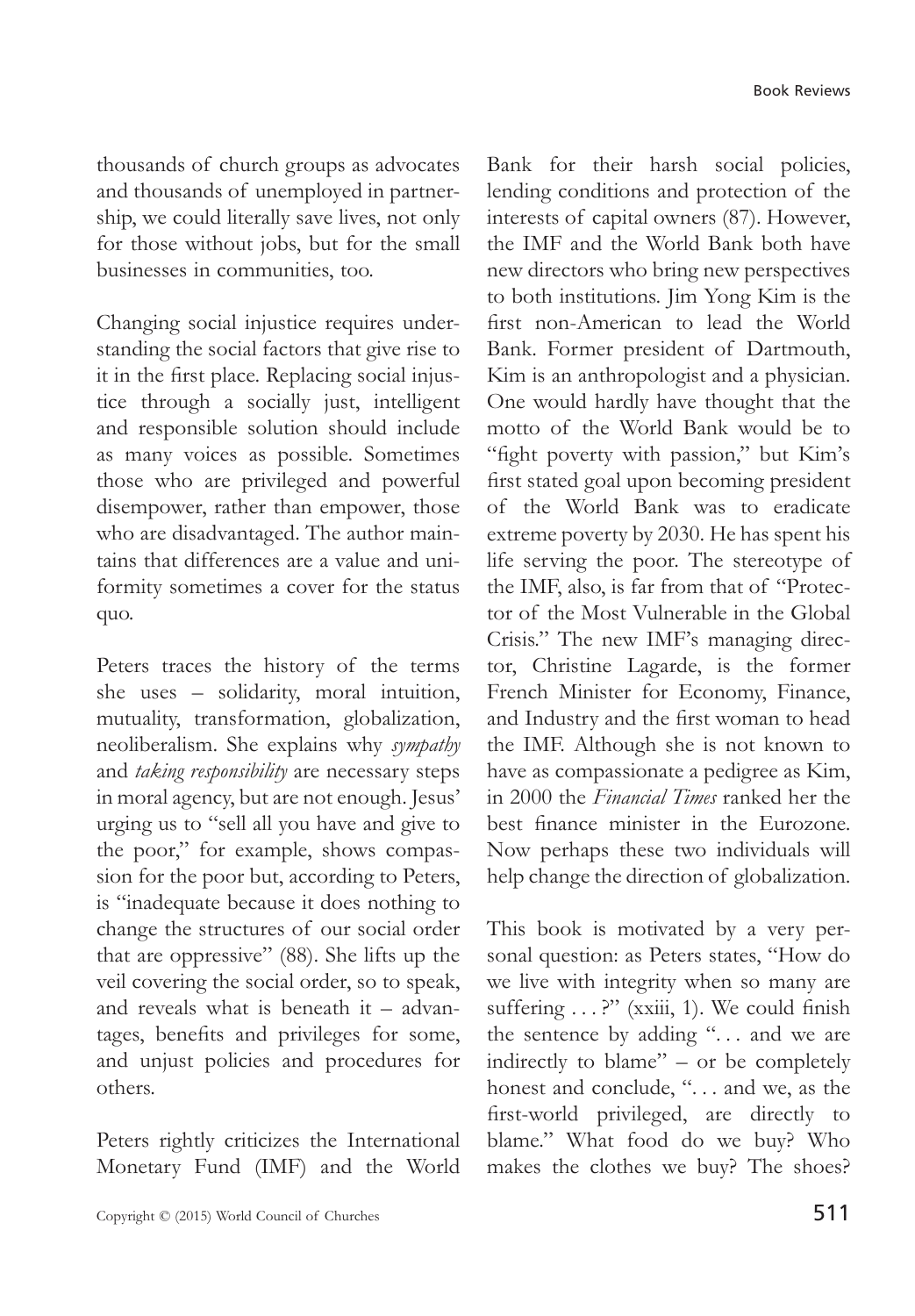Peters is an ethicist who seeks radical transformation of the global economic structures (xx). This transformation is of two kinds. First, there is the transformation of our ways of thinking and acting (46, 60). This is an existential, intellectual changing of who we are, creating in us a new vision and a new worldview. People can change: of that, Peters is confident. Disaster is the only outcome if we continue our current ways. Second is the transformation of our world. Structural injustice can be changed given time and effort in the long-range analysis of the problems and the factors that cause them. If people can change, there is nothing inevitable or necessary about the human communities they construct. The way we have institutionalized injustice can be changed (81).

The imperative for change underlies both forms of transformation. Our future depends on it. The current direction has been unduly influenced by the dominance of neoliberal economics – "supply-side economics." Neoliberalism minimizes the effect of colonialism and exploitation. Peters refers to this as "sin" (65). It is hard to believe that following apartheid in South Africa, the FW de Klerk Foundation rejected the notion of white privilege as a meaningful tool of social analysis (72). That is like 19th-century New England Catholic bishops calling slavery a political problem, not a moral one.

Peters writes that the biblical principle *tzedakah* has the combined meaning of justice and charity. It gives an image of God calling the Israelites to order their social and economic relationships to reflect these values (58). Jewish scholar Ross Kramer reminds us, however, of the justice missing for Jewish women. Their characterization as property of men is well known. Further, exemption from the law – because of maternal and domestic duties – was, in fact, exclusion. The right or denial to observe the law creates, Kramer writes, "separate and unequal spheres for women and men"(*Her Share of the Blessings* [Oxford, 1992], 105).

"A different world is possible," Peters claims–aworld marked by social justice and sustainability. With self-confidence she writes, "An ethic of solidarity offers just such a pathway" for a new direction in globalization (13). Her book is a solid resource for the classroom as well as the general reader; my basic evaluation of it is that we should all have a copy.

*Tatha Wiley, a New Testament scholar and theologian, lives and writes in Geneva.*

**Mark Thiessen Nation, Anthony G. Siegrist and Daniel P. Umbel,** *Bonhoeffer the Assassin? Challenging the Myth, Recovering His Call to Peacemaking***. Grand Rapids, Mich.: Baker Academic, 2013. 250pp.**

In February 2001, the WCC central committee launched the programme Decade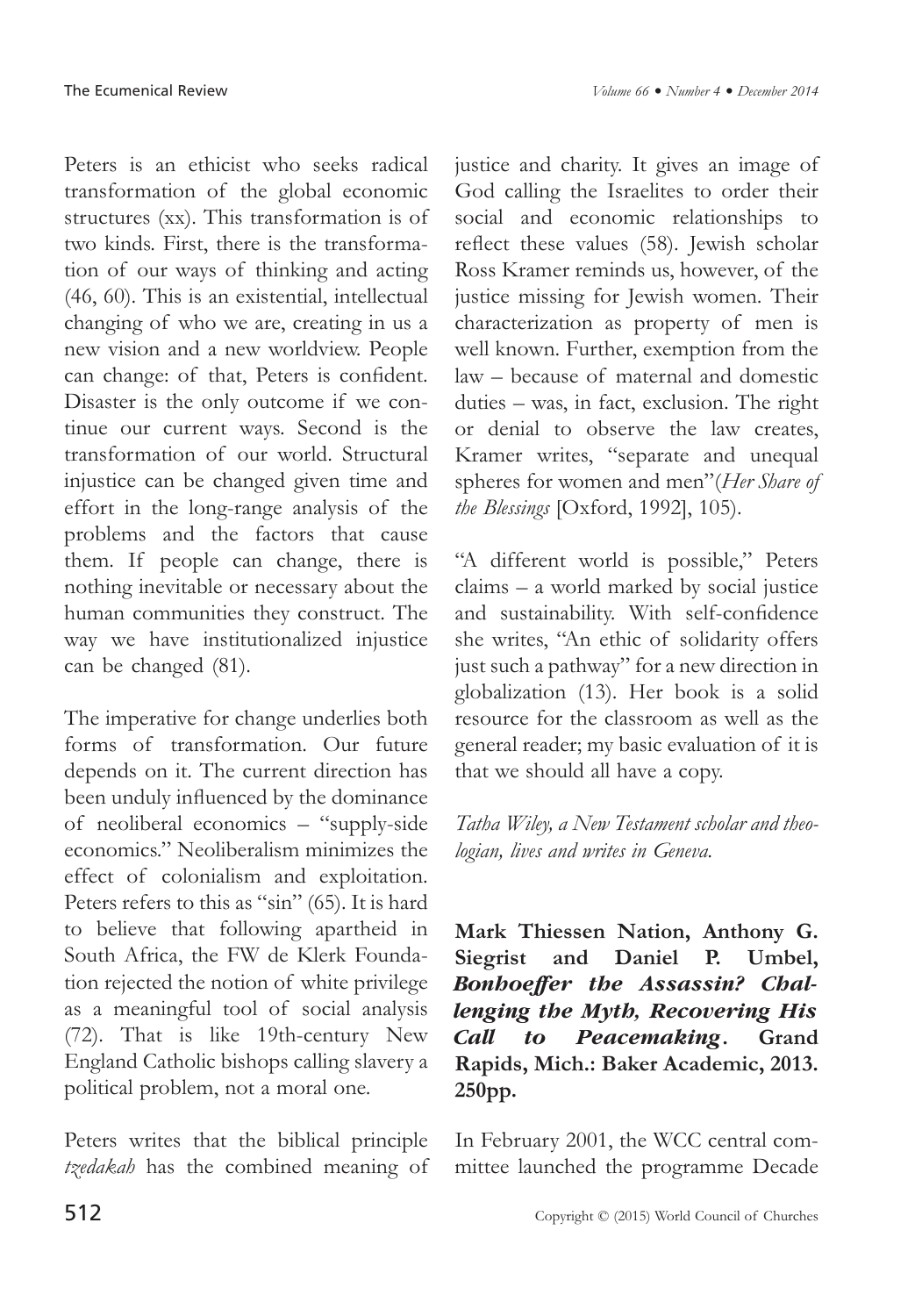to Overcome Violence (DOV) during its meeting in Potsdam, Germany. On 4 February, the meeting transferred to the centre of Berlin and a torchlight vigil was held at the Brandenburg Gate. Konrad Raiser, general secretary of the WCC, pointed out that this day was the 95th anniversary of the birth of Dietrich Bonhoeffer, one of the great cloud of martyrs for the cause of peace and justice. Bonhoeffer is well known for his dramatic call, made at the ecumenical conference at Fanø, Denmark, in 1934, for the churches to renounce war: "Peace must be dared. It is the great venture." But Bonhoeffer was put to death, not on account of such speeches but because of his involvement in a conspiracy to overthrow the Nazi regime, a plot that involved attempts to assassinate Adolf Hitler. Bonhoeffer's name was invoked several times during the days of the launch of the Decade. Which Bonhoeffer, one may ask, was in mind? During the central committee discussion, if this reviewer's memory is correct, a Norwegian participant pointed out the ambiguity of any call to renounce violence. A member of his family had been involved in the armed resistance to German occupation during the second world war and paid the price. Were there to be any distinctions made in the kinds of "violence" addressed and their motivations?

For his part, Bonhoeffer hovers ambiguously in the background of all such discussions. Over the years, a consensus has grown that during his earlier ecumenical

involvement, from 1931 until the start of the second world war in 1939, Bonhoeffer was certainly a pacifist, but that faced with the enormities of evil being committed by Hitler's regime, he came to believe that responsibility before God and knowledge of the plight of the victims of Nazism required involvement in political resistance for an overthrow of the regime with all the moral ambiguities – including that of violence – which this entailed. Whether one admires Bonhoeffer for making this transition or regrets it as a fall from grace, there has been general agreement that he did so change.

The authors of this work challenge such an interpretation, and on any reckoning it is good to be asked to take a fresh look at such a revered figure and to revisit some acquired assumptions. Bonhoeffer, they argue, maintained his rigorous pacifism to the very end. Their argument is on two levels: the first requires a rereading of the history of Bonhoeffer; the second, a considered analysis of his theological development. Although it is the latter part of the book that deals with this theological aspect, I will treat it first since, while I do not wholly agree with the conclusions, the argument is serious and thorough and I have fewer questions about its methodology.

The authors take issue with such wellknown interpreters of Bonhoeffer as Larry Rasmussen and Renate Wind, who allegedly assert that Bonhoeffer moved from the absolutist peace ethic set out in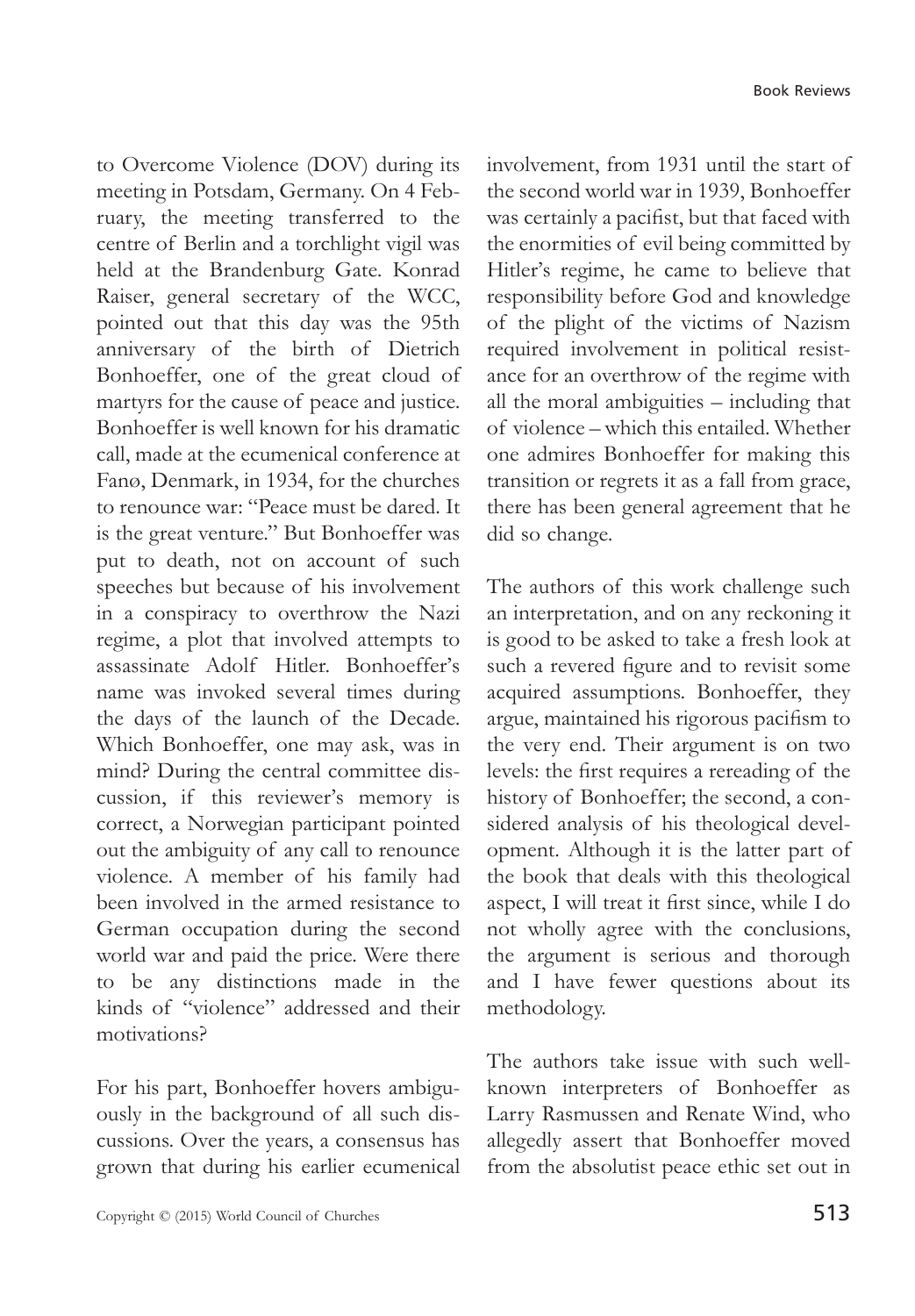his *Discipleship* to a more utilitarian notion of responsibility during the wartime resistance and the writing of his *Ethics*. The chief culprit in encouraging such an interpretation is said to be Reinhold Niebuhr. The authors do make a strong case for the view that there is greater continuity between *Discipleship* and *Ethics* than is sometimes assumed, but whether it is quite the continuity that would support their overall view of Bonhoeffer the permanent pacifist is another matter. In the final chapter of *Discipleship*, for example, Bonhoeffer states powerfully the consequences of a theology of incarnation: "The incarnate one transforms his disciples into brothers and sisters of all human beings." Is that incompatible with a final decision for tyrannicide in order to save the most vulnerable of those brothers and sisters? Such arguments about Bonhoeffer's theology may never be settled, but it is good that the authors have given opportunity to look at them again.

But now to their historical case. Basically, it is that while Bonhoeffer accepted a role as a double agent within the *Abwehr* – the German military intelligence department within which much of the resistance was camouflaged – he had nothing to do with any of the actual attempts to assassinate Hitler, his role in the resistance was very marginal, and his main motivation for involvement was the exemption from the military call-up that *Abwehr* service would provide. Much in this is true, but the fact that Bonhoeffer was not

himself involved in any of the actual attempts on Hitler's life is not disputed by any serious student of his life. It is also beside the point, which is whether by his participation in the resistance he knowingly and willingly accepted *complicity* in such attempts as the moral price to be paid for a successful overthrow of the regime. There is much evidence that he did, especially in his close relationship with his brother-in-law Hans von Dohnanyi, who masterminded much of the collaboration between the military and civilian wings of the resistance. But the authors make strenuous efforts to downplay the significance of memories of conversations between Bonhoeffer and Dohnanyi, in which, according to Bonhoeffer's closest friend, Eberhard Bethge, the plan to eliminate Hitler was an agreed necessity. The authors claim, "We do not really *know* what Bonhoeffer and others said in these conversations. To truly know, in any meaningful sense, we would have to have the context for each given conversation – knowing the nature of the subject matter, the occasion for the conversation, Bonhoeffer's tone of voice and facial expressions, the nature of the person with whom he was speaking, and the nature of their relationship . . . We simply do not have that information" (89). But we do. Here, for example, is Eberhard Bethge, interviewed in 1985:

"I remember an evening in Sakrow, where the Dohnanyi family lived, early in the war. We were just sitting together at the fireside, and Hans von Dohnanyi, who had certain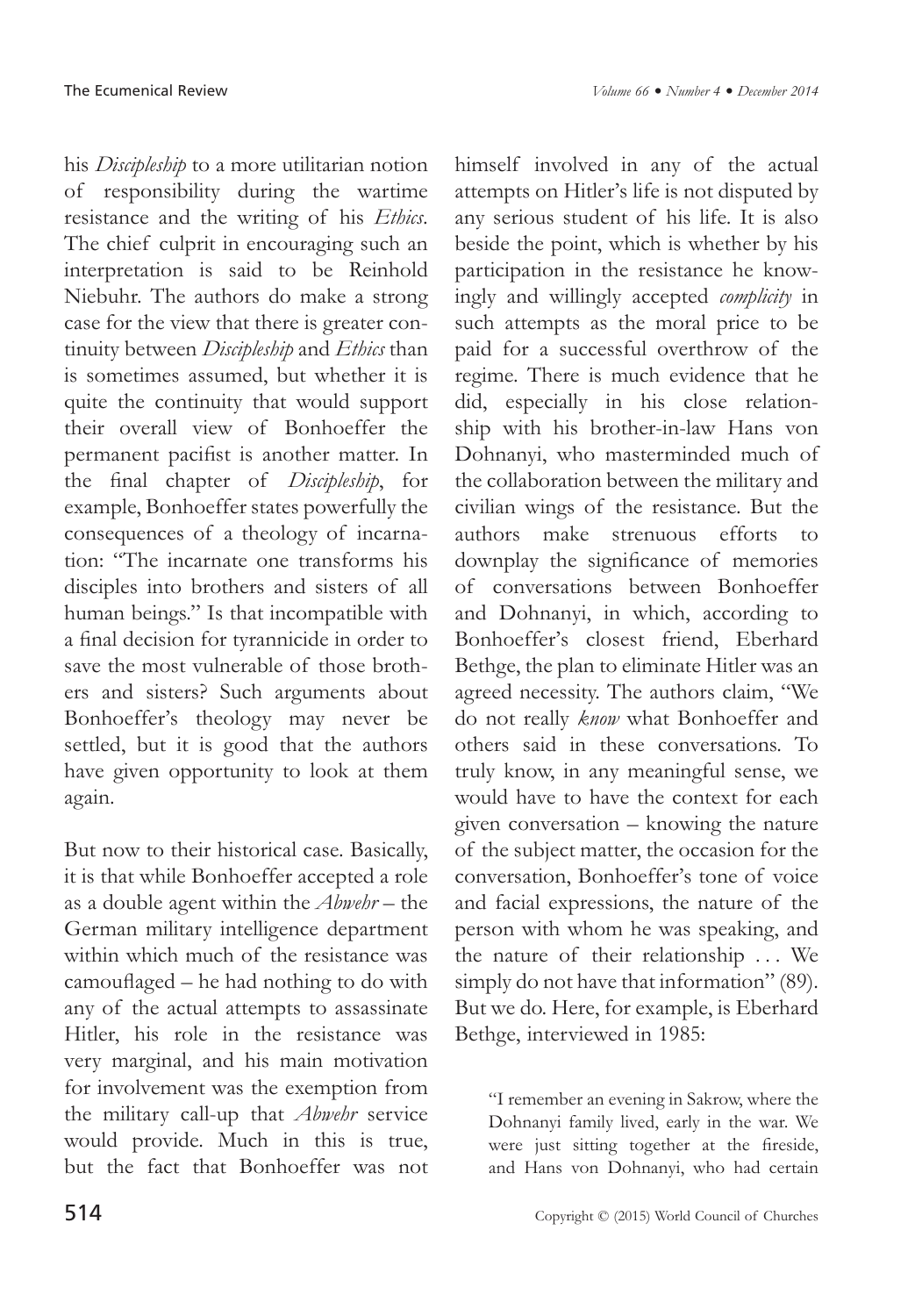elements of piety even then, asked Dietrich, 'What about Jesus' saying, "Whoever takes up the sword will perish by the sword"? What about us – we are taking up the sword.' And Dietrich answered, 'Yes, that's true. And Jesus' word about whoever takes up the sword will die by the sword is valid. It's still valid for us now. The time needs exactly those people who do that, and let Jesus' saying be true. We (*sic*) take the sword and are prepared to perish by it. So, of course, taking up guilt means accepting the consequences of it. Maybe God will save us but first of all you must be prepared to accept the consequences.' He meant of course it needs exactly those people who accept Jesus' word – the truth of it and so the consequences of it, of perishing. That Germany needs at this moment of its history these kinds of Christians, and that is what being Christian means." (K. Clements, *What Freedom? The Persistent Challenge of Dietrich Bonhoeffer* [Bristol, 1991], 37).

Or what about George Bell, in 1945 recalling his momentous meeting with Bonhoeffer in Sweden just three years earlier: "Deeply committed as he was to the plan for elimination (*sic*), he was not altogether at ease as a Christian about such a solution. 'There must be punishment by God . . . We do not want to escape repentance' " (Sermon at Bonhoeffer Memorial Service, London, July 1945).

Bonhoeffer's chief worry evidently was less about the act of elimination as such than the possibility that it might be seen as an attempt by Germans to stave off the full judgment of God incurred for the crimes of Nazism. Can there really be any doubt as to what Bonhoeffer meant in these testimonies? Further, so

anxious are the authors to distance Bonhoeffer from the ultimate act of treason that they attempt to minimize the significance of what Bonhoeffer actually did undertake for the resistance, namely his visits abroad to convey information to church and allied government circles. This shows a serious misunderstanding of the resistance, for which foreign contacts were not a sideline but a core part of the strategy. Only with allied support – in the end not forthcoming – could the conspiracy hope to succeed in its full aims of achieving not just the end of Hitler but the installation of a new, non-Nazi government recognized by the world. No accident, perhaps, that the classic study by Klemens von Klemperer, *The German Resistance against Hitler: The Search for Allies Abroad, 1938–1945* (Oxford, 1992) nowhere features.

These are but some instances where actual testimony and history do not fit the narrative that the authors wish to construct. This is not to deny that the theological and ethical issues they raise are of firstrate importance. But theology should not co-opt a selective reading of history. Bonhoeffer remains a vital figure in our continuing Christian and ecumenical journey precisely because he is too discomfiting for all of us and cannot be compressed into the idealized portrait that we, whichever theological stable we come from, would like to admire.

*Keith Clements is a former general secretary of the Conference of European Churches.*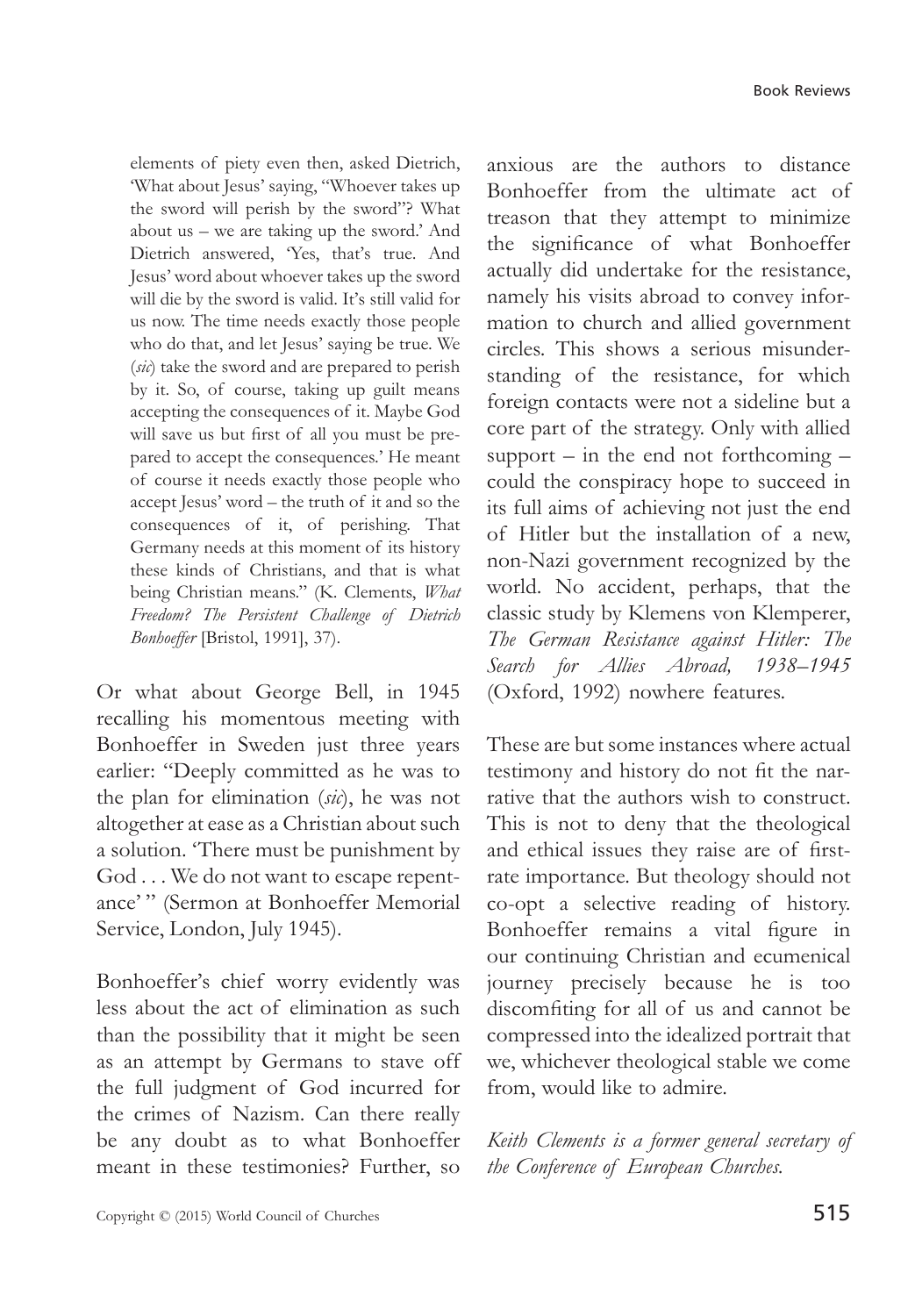## **Keith Clements,** *Ecumenical Dynamic: Living in More than One Place at a Time***. Geneva: WCC Publications, 2013. 240pp.**

This is a book about the ecumenical movement that only Keith Clements could have written, and I am glad he has. He has given himself time to reflect on much that he has previously published about Bell and Bonhoeffer, J. H. Oldham, as well as "the Moot"–agroup that many of us may never have heard of and to which T. S. Eliot and sociologist Karl Mannheim once belonged. Oldham, who played such a formative role in the Missionary Conference at Edinburgh in 1910 and the Oxford Conference on Church and Society in 1937, was the subject of Clements' 500-page biography *Faith on the Frontier*, published in 1999. Few of us will have access to Clements' skilful editing of *The Moot Papers: Faith, Freedom and Society* 1938–1944, still available for a mere  $f(175)$ and first published in 2009. But in *Ecumenical Dynamic*, for a fraction of the price we have Clements' own masterly summary of intense and high-level "Moot" discussions between some of the foremost Christian and Jewish thinkers of the day. If, like me, you are Clements' contemporary, you will have heard of Alec Vidler, John Baillie and Daniel Jenkins (best known now as the father of *The Guardian* columnist Simon Jenkins), Kathleen Bliss (originally Congregationalist but here labelled as C of E), Eric Fenn and others. But Clements is aware that there is a whole generation that has never heard of Barmen or Bonhoeffer, let alone Baker or Neufville, and never read that one-time bestseller *Honest to God* by Bishop John Robinson – best known for telling us, if we did not already know, that "God is not a daddy in the sky."

As a skilled writer and reporter on numerous conferences, and a former general secretary of the Conference of European Churches, Clements brings all these people to life so that we too can invest our lives in what he calls "the ecumenical dynamic." We need to draw on the past to live fully in the present, and if we are truly to live ecumenically we have to inhabit and enjoy more than one place at a time. This is his simple message, and he draws on his own experience to make the point. He was born in China but lived in England for most of his life. He is loyal to his Baptist roots, but learned to love Choral Evensong at Cambridge and, especially through his work in Geneva and the Conference of European Churches and its lively partnership with the Catholic Bishops' Conference, to appreciate what the Orthodox and Roman Catholics have to give us.

Keith Clements sets out to address three audiences: ecumenical enthusiasts like me; diehard opponents (whom many of us will know); and those who have simply lost interest or who find interchurch discussions frankly boring. Anyone with a social conscience will find this book not only interesting but challenging because the author has been and is so deeply committed to Christ and our life together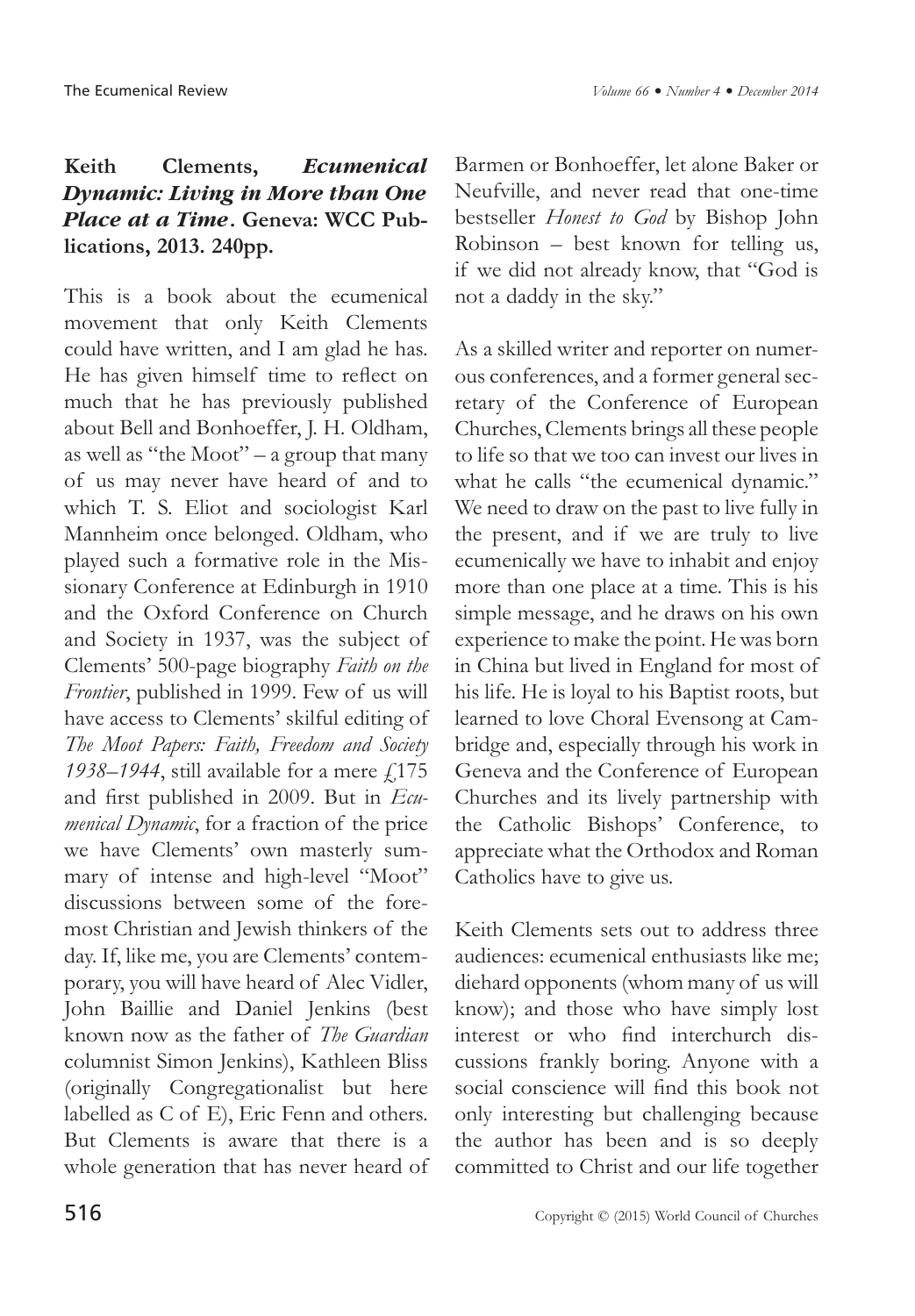in him and has a faith that is big enough to embrace more than one issue and help us live in more than one place at a time. If the book has one fault, it is that Clements covers too much ground – but perhaps that is inevitable with a dynamic writer in a hurry to engage us in the exciting adventure of meeting friends from other places we never knew we had and enjoying their creative company as God's loving gift that makes our lives more helpful and "our" world a slightly better space.

*Donald W. Norwood of the United Reformed Church researches and writes in Oxford.*

## **Felix Wilfred (ed),** *The Oxford Handbook of Christianity in Asia***. New York: Oxford University Press, 2014. 657pp.**

The radical changes taking place in developments within the Christian tradition are often referred to as "the center of gravity of Christianity moving to the south." No doubt, while the hold of Christianity on the traditionally Christian nations in the West is loosening, there is considerable growth of the faith in the global South. This has led to the evolution of new courses in seminaries and universities on "World Christianity," "Christianity in Asia and Africa" and the "Future of Christianity." The interest, however, has often been more in the growth of Christianity in the South than in the long and fascinating story of early

expressions of the faith in these regions, the socio-political and cultural struggles the churches face in the midst of many religions and cultures, and the contributions these churches have made over the centuries to the understanding of the Christian faith in different contexts. Anyone who attempts to teach Christianity in Asia, as I have sometimes done, has to search for resources in order to try to do full justice to the subject.

*The Oxford Handbook of Christianity in Asia*, edited by Felix Wilfred, one of Asia's outstanding scholars and thinkers, will therefore be received with great enthusiasm by those working in these fields of study, as well as by anyone who wishes to have an informed understanding of Christianity in Asia. The editorial board and the contributing scholars have been drawn from all parts of Asia and from those who have had extensive scholarly engagement in Asian studies. Drawing on the scholarship of persons from over 20 countries, the book lays out the manifold expressions of Asian Christianity in worship, theology, spirituality, inter-religious relations, missions, and the political and social processes that have shaped, and continue to shape, Christianity in the extremely complex and richly diverse land mass designated as Asia. The volume has also been successful in taking account of the Roman Catholic, Protestant, Orthodox, Pentecostal and Charismatic expressions of Christianity in Asia.

The major strength of the volume is that it does not conform to the normal genre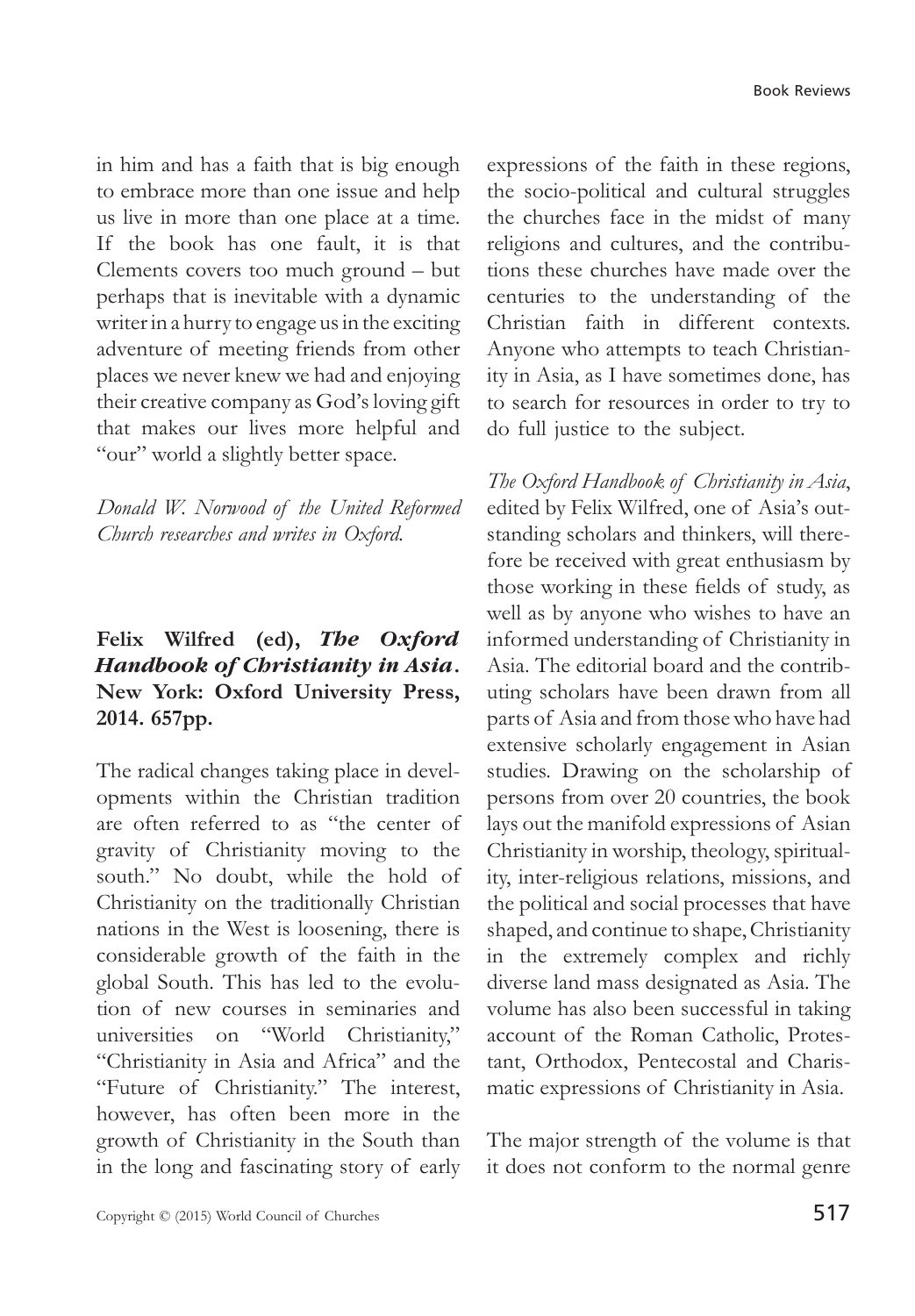of encyclopedia or dictionary that attempts to be exhaustive, giving facts, figures and explanations related to each Asian country. As its editor puts it, it is a volume that "has a *perspective* and its own *opinions* on various questions and issues concerning Asian Christianity, and they are held together by an overall vision and architecture. To put it differently, the Handbook is *hermeneutical* in nature. Its principal aim is not so much to inform the readers on Asian Christianity as to help them follow its journey of many encounters, analyze and interpret them in the context of global Christianity as well as in the context of other disciplines of humanities and social sciences" (5).

The main strength of the volume lies in its considerable success in realizing this stated goal. The contributors provide not only a scholarly account of the subjects dealt with but, more importantly, their own analyses and interpretations, with which the reader may or may not agree. Further, the main emphasis is not on the reality of the Christian communities, but more on the social processes that have affected and shaped their existence and the Christian encounters with the socio-political, cultural and religious contexts of Asia. In this sense, the work does not pretend to be an authoritative handbook of facts and figures, but is rather a research tool and a comprehensive guide for anyone who wishes to study an aspect of Christianity in Asia. In the same spirit, the last part of the volume has a number of essays on possible future trajectories of Asian Christianity.

The volume is divided into five parts. Part I, which is predominantly a historical portrayal of the presence and spread of Christianity into Asia, has chapters on the roots of Christianity in the five sub-regions: West Asia, South Asia, South East Asia, Central Asia and East Asia. The analytical input that accompanies the historical accounts in these chapters gives important insights for even those already familiar with the history. Parts II and III provide significant contributions and pointers for those interested in Asian Christian studies and research. The seven contributors of Part II deal with developments, movements, and trends in relation to the evolution of Asian theology; cultural and linguistic issues in translating the Bible into Asian languages; Asian contributions to the global ecumenical movement; global and inter-Asian missionary movements; Pentecostal and charismatic movements in Asia; Indigenous Christianities; and Asian feminist movements.

Part III in many ways is central to this volume, dealing with Christian social engagement in Asia. Topics include Asian Christian responses to colonialism, nationalism and modernity; the processes of political democratization; and Christian responses to the challenge to social engagement. This section also carries insightful perspectives on Asian Christian contributions to education, the search for peace, and the cause of women.

Part IV takes on the question of Asian Christianity in interaction with other major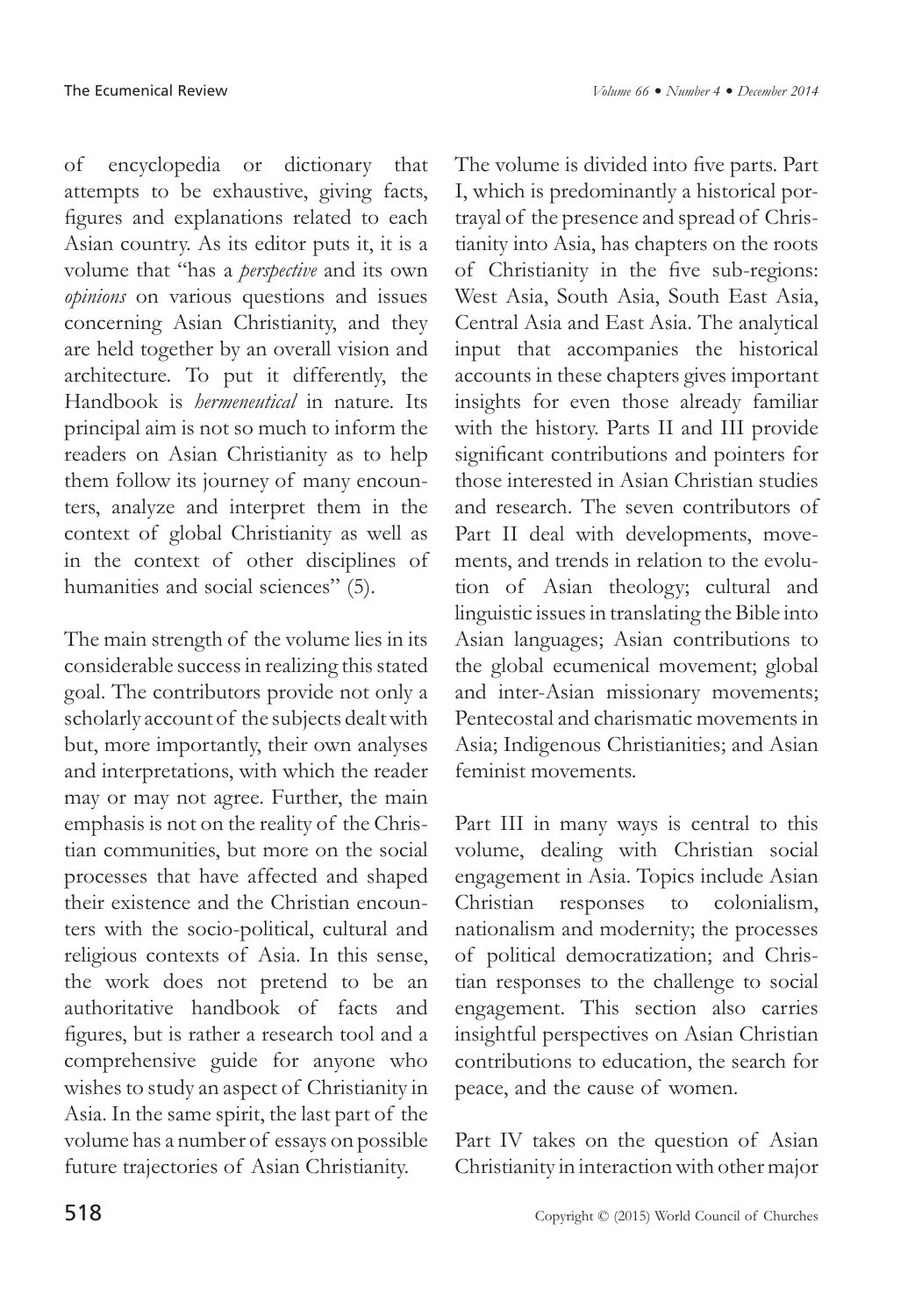Asian religious traditions. A comprehensive look at the changing paradigms of Asian Christian attitude to other religions is followed by more specific examinations of the relationship of Asian Christianity with Judaism, Islam, Hinduism, Buddhism and Confucianism, which are written by reputed scholars from these religious traditions. This innovative approach gives us the opportunity to read insights into the issues, dimensions and levels of Christian relations with these faiths as seen from the "other side." This part of the volume also, rightly, carries an essay on the sensitive and vexed topic of conversion, which analyzes two models of understanding the process of conversion, as well as a well-researched essay on Christian art and architecture in Asia.

The concluding Part V presents several articles dealing with issues related to the complex features of Christian identity in Asia; its engagement with the sacred texts of other religions; Asian forms of worship; music and spirituality; and the challenges brought by migration and new cosmopolitanism in Asian Christianity. Part V also contains two significant essays relevant to discussions on the trajectories of World Christianity. One, on revisiting historiographies, brings in a much-needed corrective to the practice of looking upon the Western Christian historical narrative as the universal history of Christianity. The author identifies some contemporary developments in historical sciences that put forward methodological challenges for the Christian churches, so that the story of

Christianity in Asia might be constructed based on experiences at the local levels. In the author's view, this reconstruction of the history of Christianity in Asia involves serious discussion of methodological issues that are yet to be undertaken in Asia. Of equal interest is the editor's article on the interplay between Asian Christianity and public life, which addresses the allimportant question of the impact and contribution the small minority Christian communities of Asia can make within and for the larger community of which it is part. Based on a careful analysis of the many issues related to religion and public life, the author argues that a much more meaningful Asian Christian presence will only be realized when Asian Christianity begins to develop "public theology" – theology not by the church for the church, but theology at the service of public life. This would be a theology that addresses the social, economic, ethical and moral issues in Asia along with other relevant partners. The volume ends with some pertinent observations by Francis X. Clooney, SJ on what the volume sets out to do, its contents and its limits.

The introductions provided for each part of the volume set out the foci of the essays contained in the section, which both are helpful to the reader and give coherence to the volume. Also welcome are the appendices, which carry a statistical table of the comparative numbers of religious adherents in each of the Asian countries, and the extensive select bibliography on Christianity in Asia.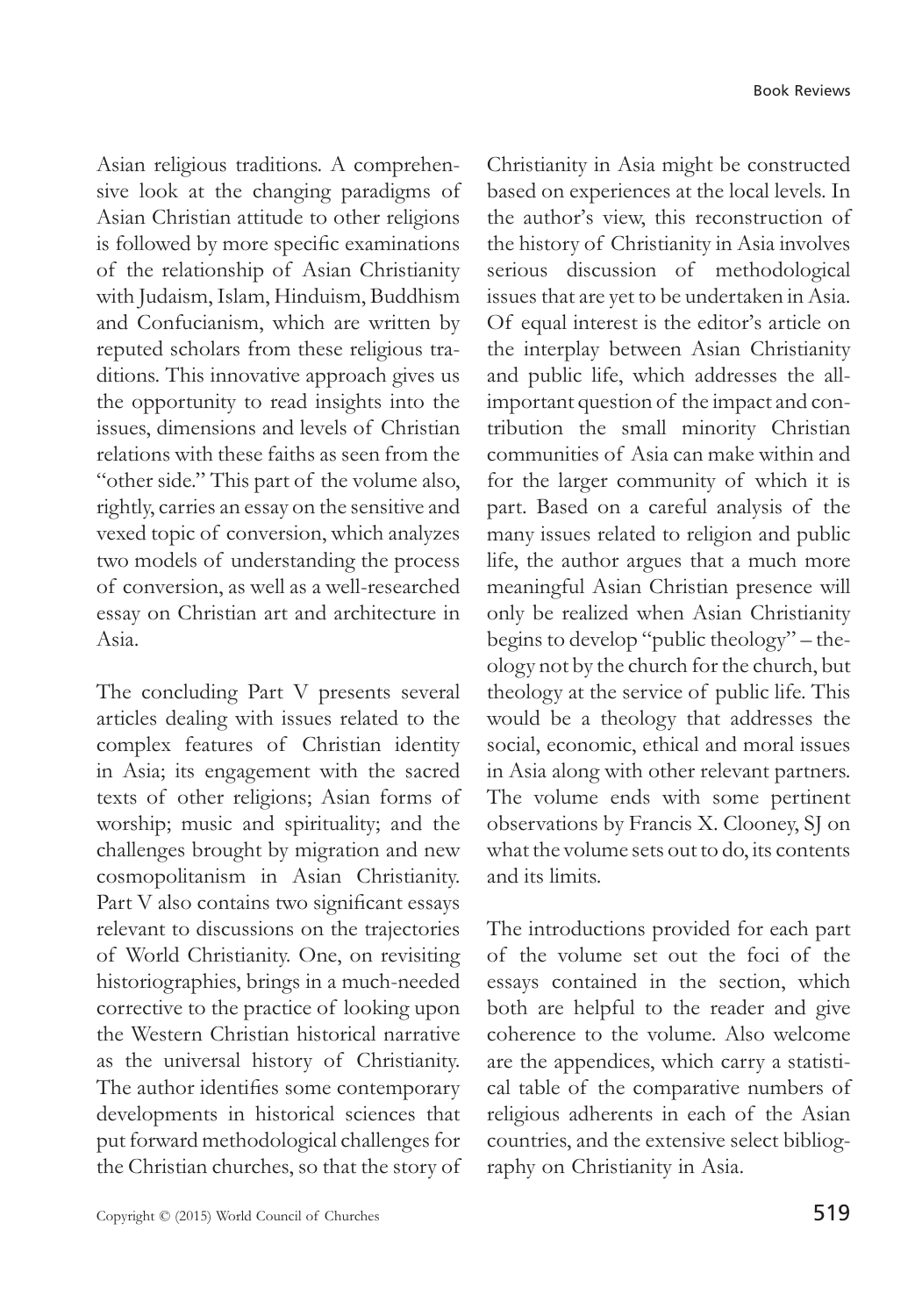Any volume that ventures to be a handbook of Christianity in Asia is bound to receive criticism about the nations, issues and concerns that were not covered or sufficiently dealt with. No doubt, many might disagree with the analyses and perspectives offered by the authors. The editorial board appears to be well aware of this problem, but was courageous in selecting the topics and limiting the parameters of the discussion. Given this necessary limitation, this book provides an accessible, readable and thoroughly scholarly presentation of Christianity in Asia that deconstructs some widespread misconstructions and misinterpretations, and highlights areas that should rightly occupy any attempt to understand the subject. Perhaps the term "Handbook" is a misnomer; what we have here is a well-thought-out volume that is invaluable for those who wish to explore not only Christianity in Asia but the trajectories of World Christianity in our day.

*S. Wesley Ariarajah, ecumenist and theologian, lives and writes in Geneva.*

**Geoffrey Wainwright,** *Faith, Hope and Love: The Ecumenical Trio of Virtues***. Waco, Tex.: Baylor University Press, 2014. 64pp.**

Ecumenical leader and systematicliturgical theologian Geoffrey Wainwright re-anchors and re-orients the quest of the modern ecumenical movement to

that which is common in our collective DNA and which offers transformation and renewed direction towards visible unity in the body of Christ and commitment to justice for the broader human community.

In his characteristic trinitarian fashion, Wainwright links the 1 Corinthians 13 *charismata* of faith, hope and love to baptism, the Lord's Prayer, and the eucharist, respectively. This volume, a compilation of the three lectures he offered as the 2012 Leo and Gloriana Parchman Endowed lecturer at Baylor University's George W. Truett Theological Seminary, spoke at one time to a largely Baptist audience in the proximate, and, consequently, more broadly to the global ecumenical community. In doing so, he reintroduced the 21st-century relevance and potential of the seminal Faith and Order document, *Baptism, Eucharist and Ministry* (*BEM*) (1982), of which he was a principal participant and contributor, seeing in *BEM* the foundational common articulation of baptismal and eucharistic theologies that cuts across ecclesial and ecclesiastical boundaries. Although the denominational affiliations of Baylor's constituency were not part of Faith and Order, nor are they presently members of the WCC, Wainwright's presence and lecture, both in spirit and in substance, signal the necessity for faith, hope and love to ignite and propel the next season and stages of the modern ecumenical movement, with baptism, the Lord's prayer and the eucharist as the lodestars.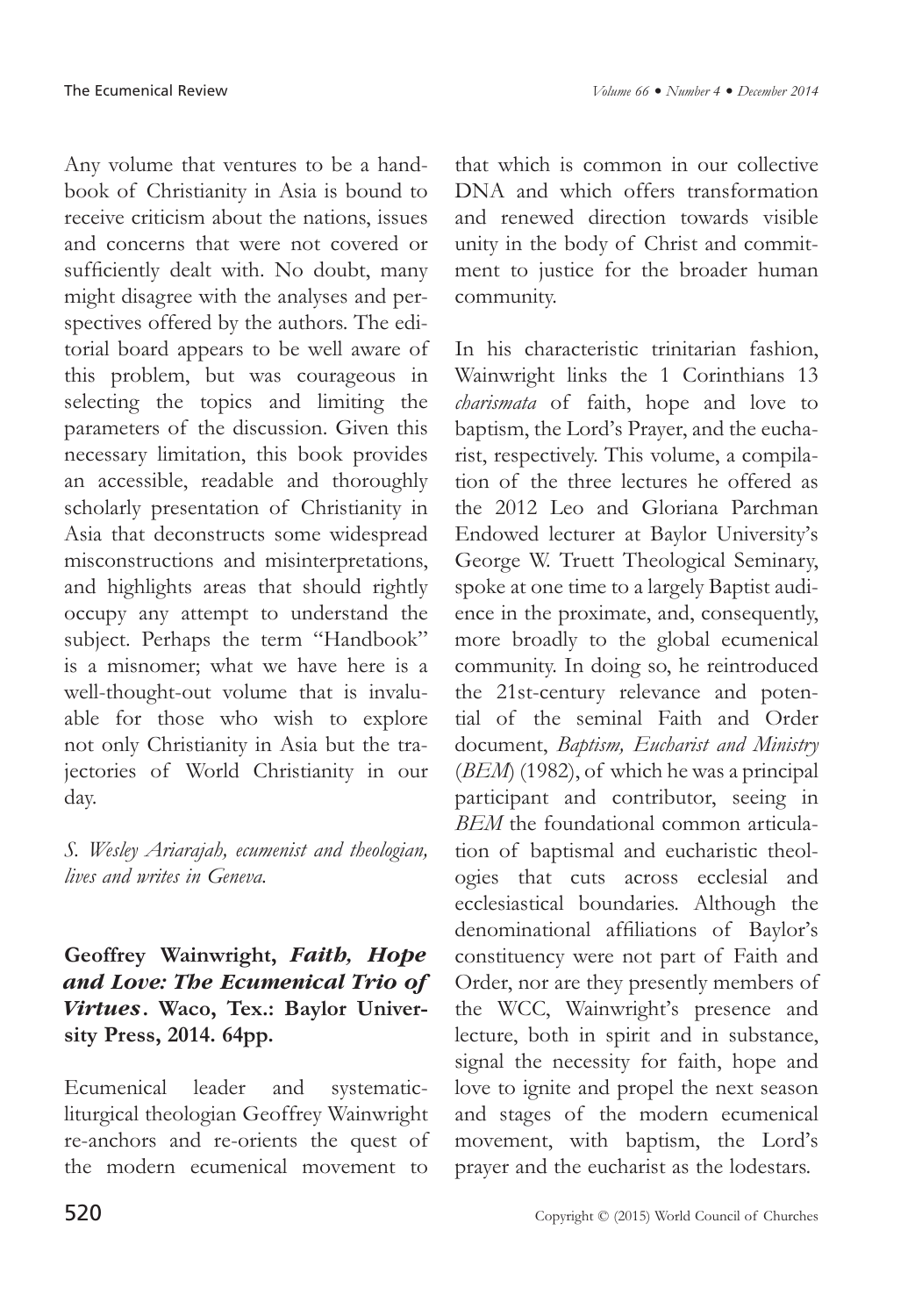On the matter of baptism, Wainwright connects the content of faith (*fides quae creditur*, "the faith that is believed") and the act of faith ( *fides qua creditor*, "the faith by which we believe") with conciliar and ecclesial acts of bilateral or multilateral mutual recognition of baptism, with the outstanding differences in theologies and practice around "infant baptism" and "believer's baptism." As the Apostles' Creed and Nicene-Constantinopolitan Creed have been used as preparation for baptism, Wainwright lifted up the question that *BEM* put to churches: "What is the role of the church in the economy of salvation?" That is, because faith is a gift from God, what part does the church have in imparting that faith, teaching the faith, and inviting persons to faith so that people can believe, trust and confess the faith? Baptism both incorporates people into faith and prompts the community of believers to share the faith and invite persons to the eucharistic table.

On the matter of the Lord's Prayer, Wainwright sees Jesus' prayer and our prayers joined to him as a grounded trust in present-future hope. Linking Romans 8, insights from St Cyprian of Carthage, Jesus' priestly prayer in John 17 and Pope John Paul II's encyclical *Ut Unum Sint*, Wainwright asserts that we have a living, constant "martyrology." Whenever we pray the Lord's Prayer, we are joined to Jesus Christ, and the hope of giving bread both now and at the eternal banquet, the fulfillment of God's will be done on earth now as it is already and will be in heaven,

the hallowing of the Lord's name now and in eternity, the forgiveness of sins for all time, and deliverance from evil now and in eternity. The power and potential of the Lord's Prayer lies in its eschatological dimension that is at one and the same time encapsulating past-present-future as we are joined to the communion of saints, and to our living Lord.

On the final matter of the eucharist as the sacramental meal of love, Wainwright named the current state of ecumenical affairs and the seemingly insurmountable barrier of intercommunion and concelebration, while pointing to possibilities and opportunities. As the eucharist is the visible embodiment of God's love for us in Christ, Wainwright reminds us of *BEM*'s assertion that visible unity among divided churches can be achieved through renewal of eucharistic celebration in teaching and in the liturgy, frequency of celebration and on Sunday, and a minimalist approach at collaboration and celebration between divided churches. Wainwright agrees with Pope John Paul II's insight in the final parts of the 2003 encyclical *Ecclesia de Eucharistia*, "The Eucharist creates communion and fosters communion" – to which Wainwright himself queried, "How far do we have to be advanced in the unity which the celebration of the Eucharist 'signifies' before we can draw on the sacramental grace to 'effect' the fullness of that unity?"

Wainwright's volume is an essential read for all those committed to the unity of the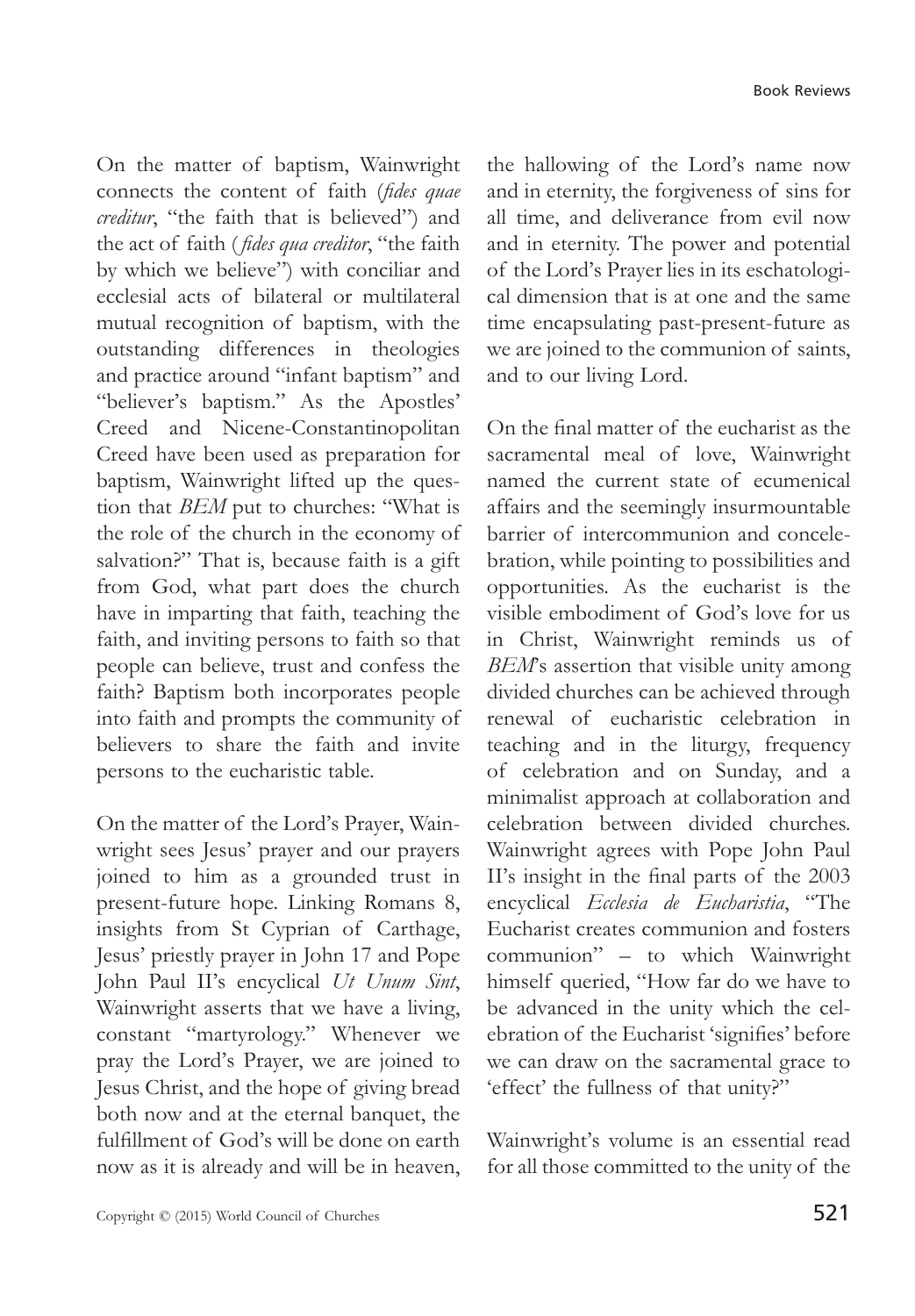body of Christ. As an ecumenical trio of virtues, faith, hope and love are to be lived out not as theoretical concepts or theological doctrine, but in the life, flesh and blood of our churches. Such virtues are formed and sustained in us and among us, individually and as communities of

churches, in baptism, the Lord's prayer and the eucharist.

*Neal D. Presa was moderator of the 220th General Assembly, Presbyterian Church (U.S.A.)*